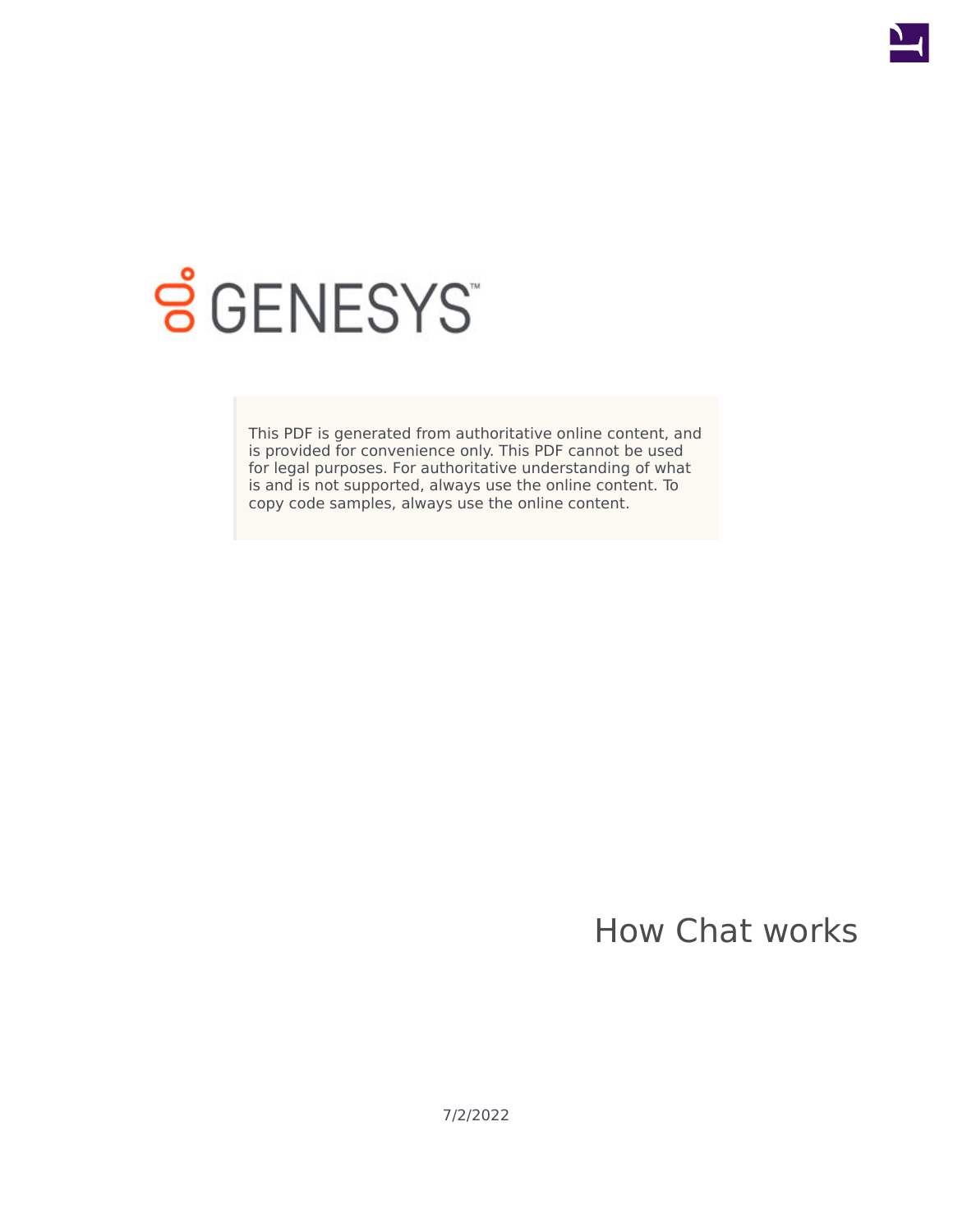



- Administrator
- Agent

•

• Supervisor

Learn how chat works in Genesys Multicloud CX.

## **Related documentation:**

# Contents

- 1 [What Chat does](#page-2-0)
- 2 [How Chat works](#page-2-1)
	- 2.1 [Chat setup](#page-2-2)
	- 2.2 [Chat routing](#page-3-0)
	- 2.3 [Chat for agents](#page-4-0)
	- 2.4 [Reporting](#page-5-0)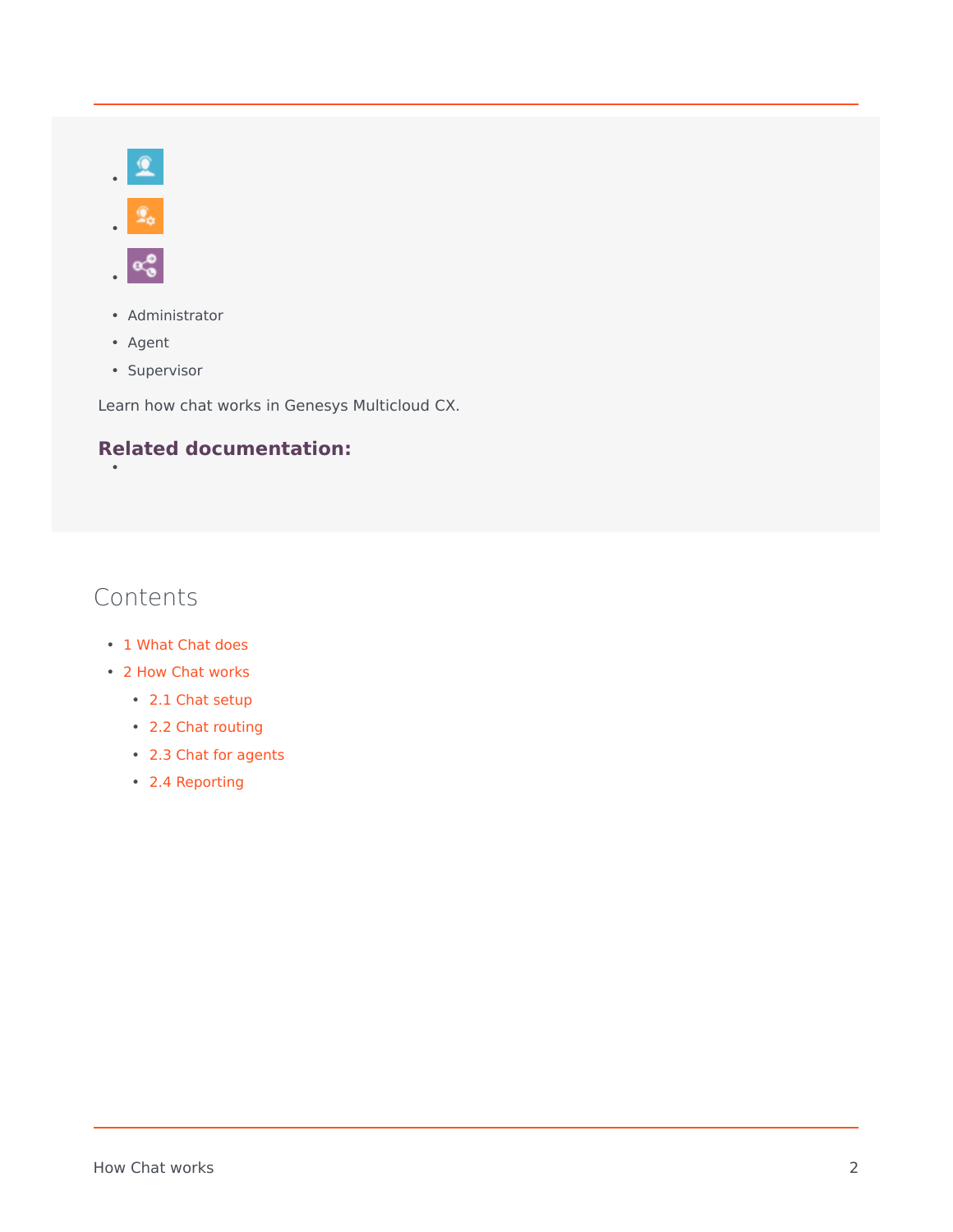# <span id="page-2-0"></span>What Chat does

Chat incorporates chat interactions into your customers' overall engagement history, routing them to the agents whose expertise best matches their needs.

#### [Link to video](https://player.vimeo.com/video/587890178?title=0&byline=0&portrait=0)

# <span id="page-2-1"></span>How Chat works

Genesys Multicloud CX supports various online chat types:

- Internal chats enable agents to chat in real time with others in their organization
- External chats include:
	- Webchats
	- Social media
		- Facebook
		- Twitter
		- WhatsApp
	- SMS

#### <span id="page-2-2"></span>Chat setup



#### **Players:** Administrators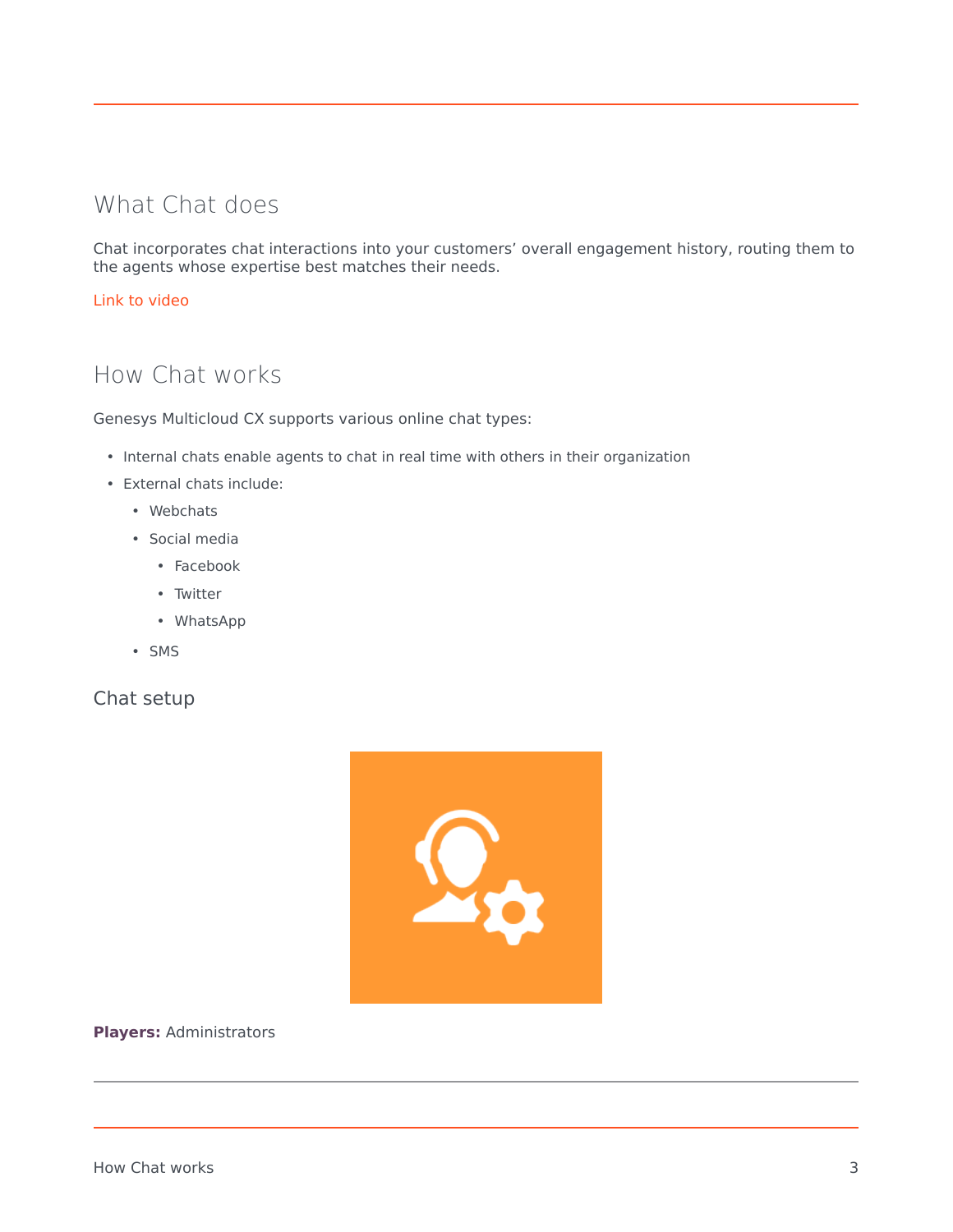**Actions:** Much of the chat functionality is pre-configured. The rest you do mainly in Agent Setup and Digital Channels, where you enable and control the various chat types for agents.

- Enable chat
- Chat channel options
- Integrate with Genesys Hub
- Set up Facebook and Twitter
- Set up WhatsApp
- Set up SMS

#### <span id="page-3-0"></span>Chat routing



#### **Players:** Administrators

**Actions:** Use Designer to create an application that can route chat interactions.

- Create a chat routing application
- Create a chat message block
- Create a chat custom message block
- Send a chat transcript block
- Get a chat transcript block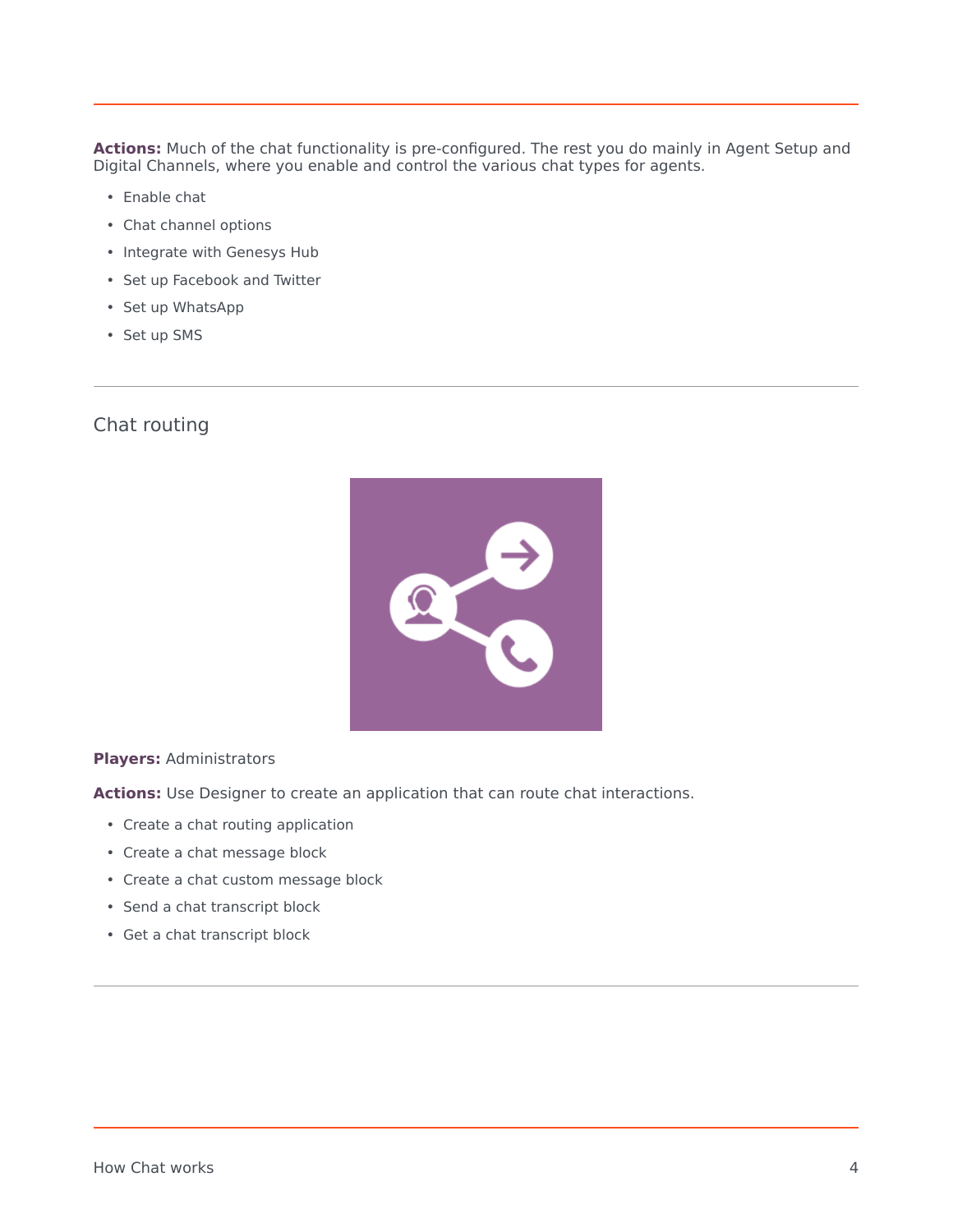## <span id="page-4-0"></span>Chat for agents



**Players:** Agents, Supervisors

**Actions:** Agents handle chat interactions in Agent Desktop.

- Messaging
- Facebook
- Twitter
- WhatsApp
- SMS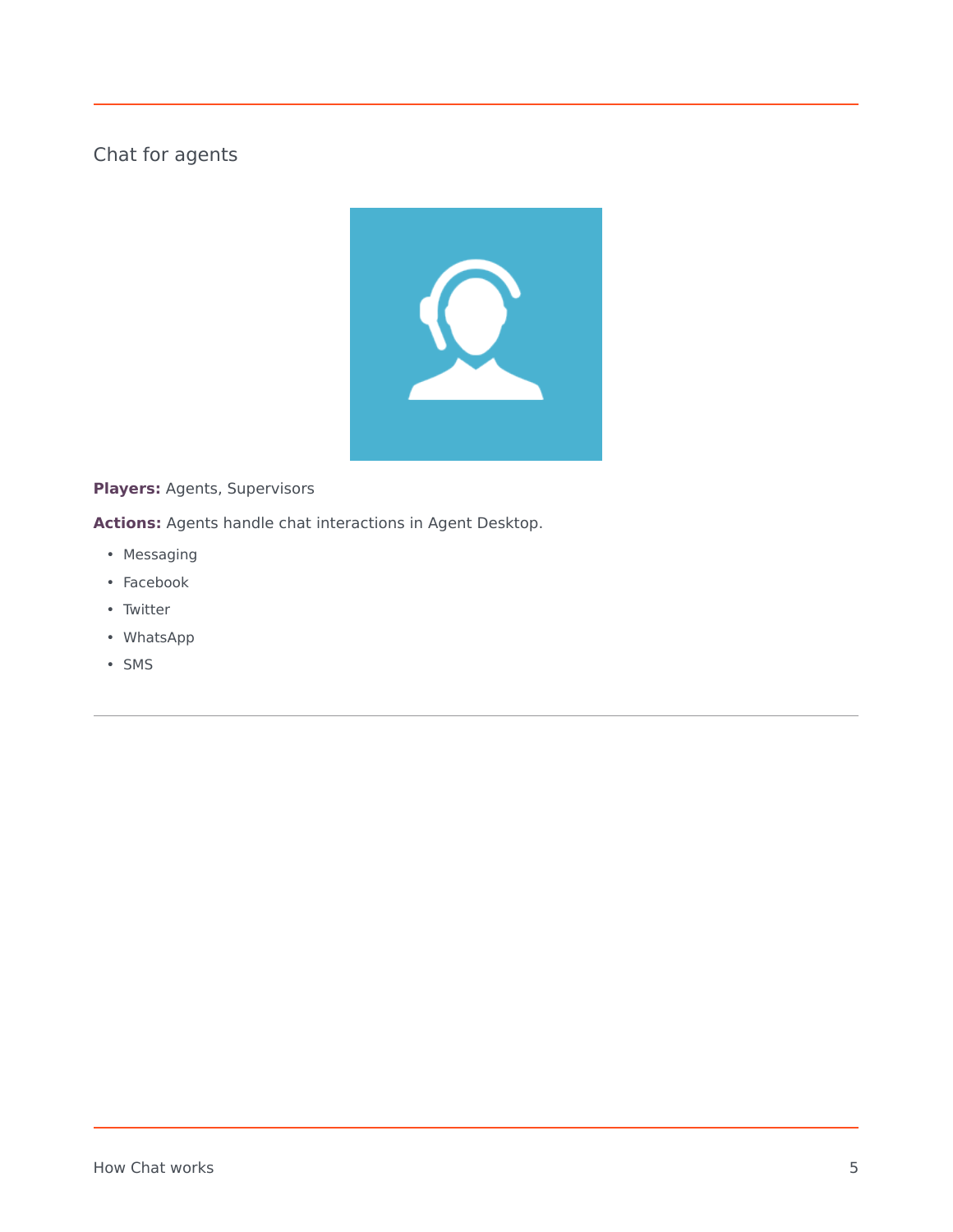### <span id="page-5-0"></span>Reporting



**Players:** Administrators, Supervisors, Agents

**Actions:** Supervisors and administrators can analyze current chat activity through Pulse dashboard reports and the Queue KPI report. They can use Genesys CX Insights and Genesys GVP to analyze historical events and long-term trends. Agents can analyze their own activity through reports built into Agent Desktop.

How Reporting works

Get Started with Genesys Pulse

Get started with Genesys CX Insights

Get started with GVP reporting

Navigating Agent Desktop